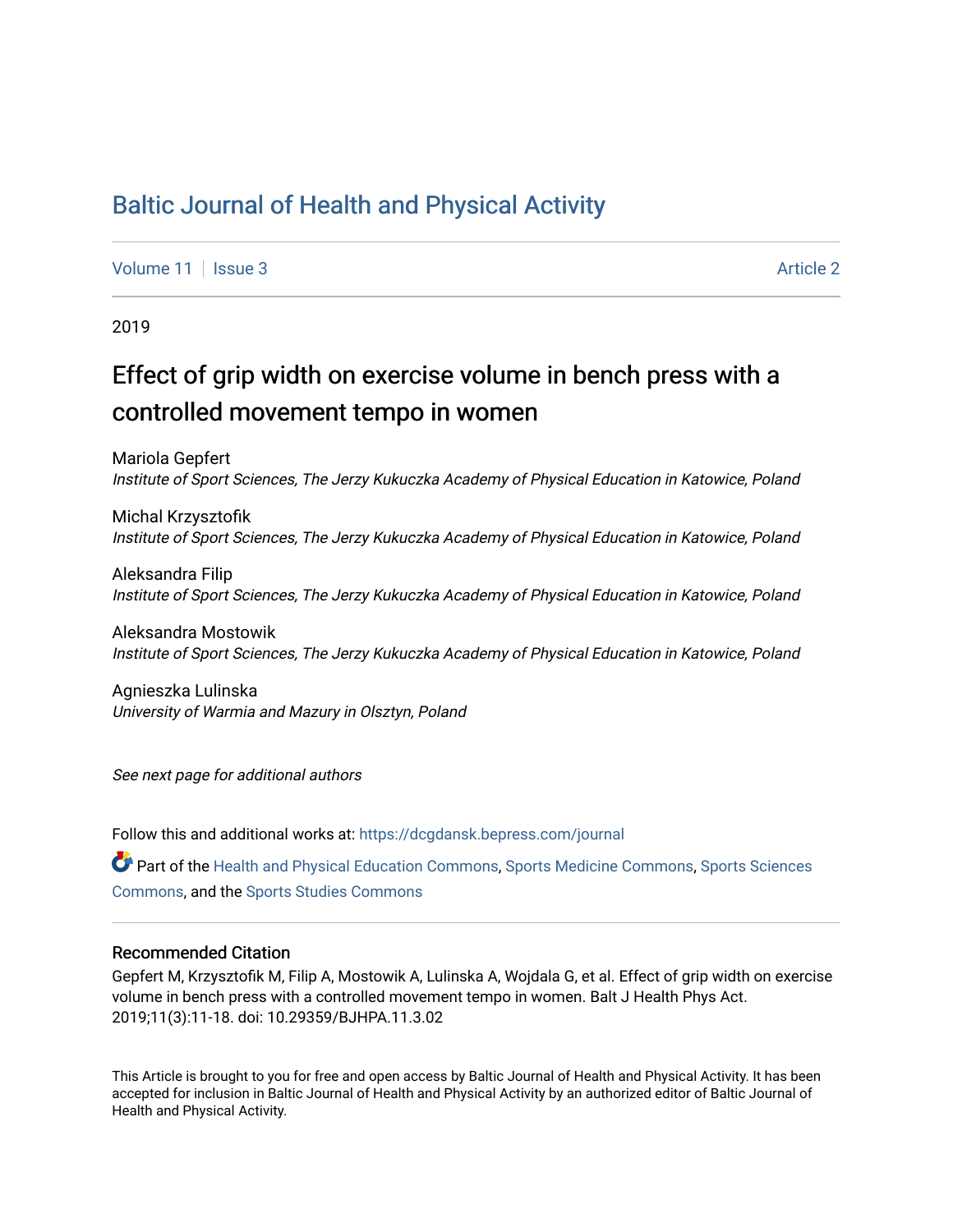### Effect of grip width on exercise volume in bench press with a controlled movement tempo in women

#### Authors

Mariola Gepfert, Michal Krzysztofik, Aleksandra Filip, Aleksandra Mostowik, Agnieszka Lulinska, Grzegorz Wojdala, Milosz Drozd, and Michal Wilk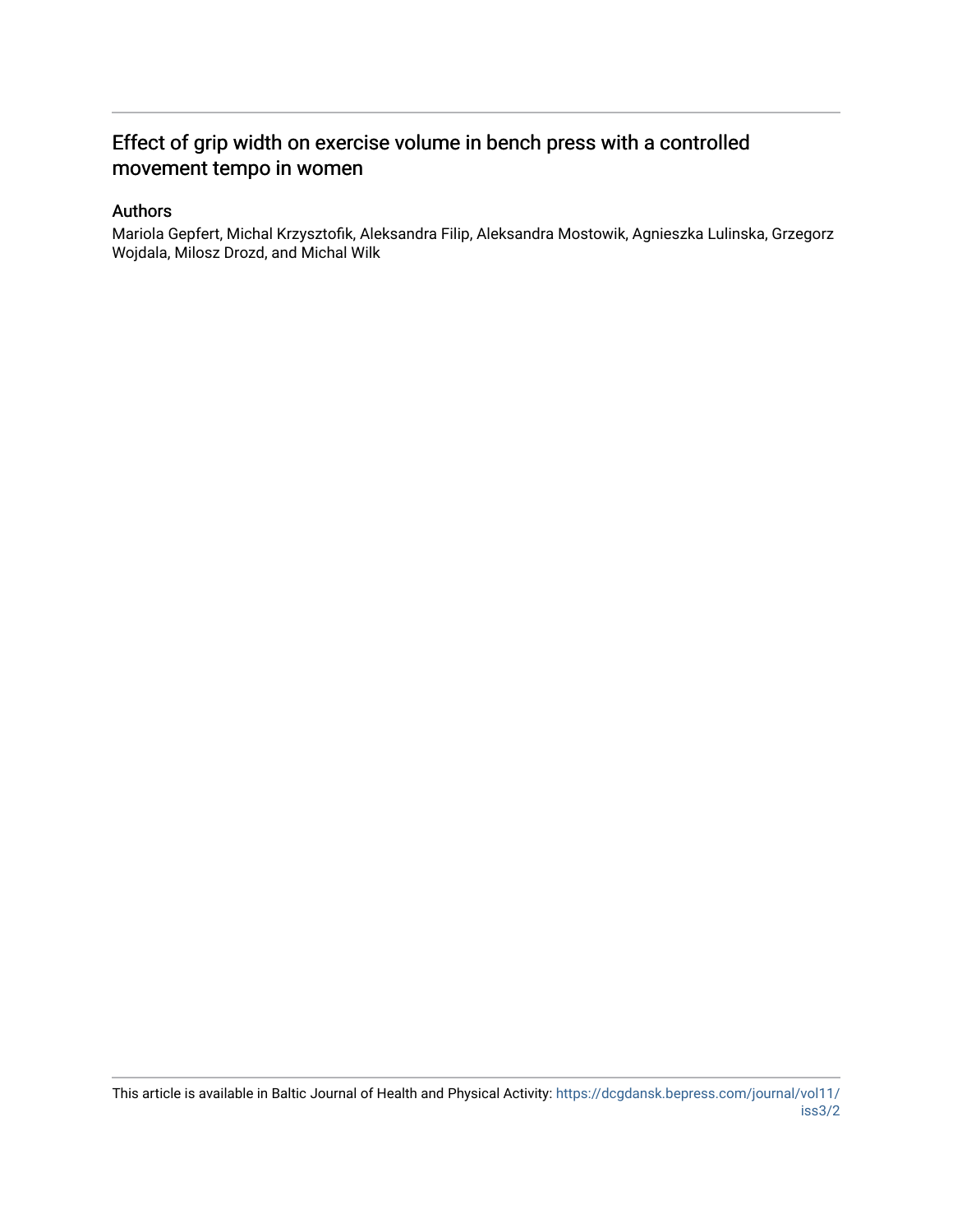## **Effect of grip width on exercise volume in bench press with a controlled movement tempo in women**

**Authors' Contribution: A** Study Design **B** Data Collection **C** Statistical Analysis **D** Data Interpretation **E** Manuscript Preparation

**F** Literature Search

**G** Funds Collection

**Mariola Gepfert1 ABE, Michał Krzysztofik1 ADE, Aleksandra Filip1 BC, Aleksandra Mostowik1 FG, Agnieszka Lulińska2 BF, Grzegorz Wojdała1 BF, Miłosz Drozd<sup>1</sup> <sup>F</sup>, Michał Wilk1 AD**

<sup>1</sup> Institute of Sport Sciences, The Jerzy Kukuczka Academy of Physical Education in Katowice, Poland

2 University of Warmia and Mazury, Olsztyn, Poland

| abstract                     |                                                                                                                                                                                                                                                                                                                                                                                                                                                                                                                                                                                                                                                                                                                                                                                                                                                                           |
|------------------------------|---------------------------------------------------------------------------------------------------------------------------------------------------------------------------------------------------------------------------------------------------------------------------------------------------------------------------------------------------------------------------------------------------------------------------------------------------------------------------------------------------------------------------------------------------------------------------------------------------------------------------------------------------------------------------------------------------------------------------------------------------------------------------------------------------------------------------------------------------------------------------|
| Background:                  | The bench press (BP) is a complex upper body exercise. Despite numerous scientific studies, it remains<br>unknown which grip width is optimal for the development of strength and power in the bench press.<br>Therefore, the aim of this study was to determine the effect of different grip widths on exercise<br>volume, evaluate the time under tension (TUT) and the number of repetitions (REP) completed during<br>5 consecutive sets of the BP.                                                                                                                                                                                                                                                                                                                                                                                                                   |
| <b>Material and methods:</b> | The study involved 16 women with a minimum of one year of resistance training experience. Two<br>independent experimental sessions were randomly selected. Participants performed 5 sets of the<br>bench press during each session, with the maximal number of repetitions, using either the WGBP or the<br>CGBP with a constant movement tempo of 2/0/2/0 at 70%1RM.                                                                                                                                                                                                                                                                                                                                                                                                                                                                                                     |
|                              | <b>Results:</b> A one-way ANOVA for repeated measures was used, with significance set at $p < 0.05$ . The study did not<br>show significant differences in the REP, TUT nor the total number of repetitions (TREP) or the total time<br>under tension (TTUT) between the WGBP and the CGBP.                                                                                                                                                                                                                                                                                                                                                                                                                                                                                                                                                                               |
| <b>Conclusions:</b>          | Grip width of the barbell in the bench press does not affect exercise volume during strength training in<br>women.                                                                                                                                                                                                                                                                                                                                                                                                                                                                                                                                                                                                                                                                                                                                                        |
| Key words:                   | resistance exercise, time under tension, repetition, wide-grip, close-grip.                                                                                                                                                                                                                                                                                                                                                                                                                                                                                                                                                                                                                                                                                                                                                                                               |
| article details              |                                                                                                                                                                                                                                                                                                                                                                                                                                                                                                                                                                                                                                                                                                                                                                                                                                                                           |
|                              | Article statistics: Word count: 2,764; Tables: 3; Figures: 0; References: 35                                                                                                                                                                                                                                                                                                                                                                                                                                                                                                                                                                                                                                                                                                                                                                                              |
|                              | Received: May 2019; Accepted: June 2019; Published: September 2019                                                                                                                                                                                                                                                                                                                                                                                                                                                                                                                                                                                                                                                                                                                                                                                                        |
|                              | Full-text PDF: http://www.balticsportscience.com                                                                                                                                                                                                                                                                                                                                                                                                                                                                                                                                                                                                                                                                                                                                                                                                                          |
|                              | <b>Copyright</b> © Gdansk University of Physical Education and Sport, Poland                                                                                                                                                                                                                                                                                                                                                                                                                                                                                                                                                                                                                                                                                                                                                                                              |
|                              | Indexation: Celdes, Clarivate Analytics Emerging Sources Citation Index (ESCI), CNKI Scholar (China National Knowledge<br>Infrastructure), CNPIEC, De Gruyter - IBR (International Bibliography of Reviews of Scholarly Literature in<br>the Humanities and Social Sciences), De Gruyter - IBZ (International Bibliography of Periodical Literature<br>in the Humanities and Social Sciences), DOAJ, EBSCO - Central & Eastern European Academic Source, EBSCO<br>- SPORTDiscus, EBSCO Discovery Service, Google Scholar, Index Copernicus, J-Gate, Naviga (Softweco, Primo<br>Central (ExLibris), ProQuest - Family Health, ProQuest - Health & Medical Complete, ProQuest - Illustrata: Health<br>Sciences, ProQuest - Nursing & Allied Health Source, Summon (Serials Solutions/ProQuest, TDOne (TDNet), Ulrich's<br>Periodicals Directory/ulrichsweb, WorldCat (OCLC) |
| <b>Funding:</b>              | The study was supported and funded by the statutory research of the Jerzy Kukuczka Academy of Physical Education<br>in Katowice, Poland - research leaders Michał Wilk as well as by a grant of the Ministry of Science and Higher Education<br>in Poland NRSA4 040 54.                                                                                                                                                                                                                                                                                                                                                                                                                                                                                                                                                                                                   |
|                              | <b>Conflict of interests:</b> Authors have declared that no competing interest exists.                                                                                                                                                                                                                                                                                                                                                                                                                                                                                                                                                                                                                                                                                                                                                                                    |
| <b>Corresponding author:</b> | Corresponding author: Dr Michał Wilk, The Jerzy Kukuczka Academy of Physical Education, 40-065 Katowice, Mikołowska<br>72A; email: m.wilk@awf.katowice.pl                                                                                                                                                                                                                                                                                                                                                                                                                                                                                                                                                                                                                                                                                                                 |
|                              | Open Access License: This is an open access article distributed under the terms of the Creative Commons Attribution-Non-commercial 4.0<br>International (http://creativecommons.org/licenses/by-nc/4.0/), which permits use, distribution, and reproduction in<br>any medium, provided the original work is properly cited, the use is non-commercial and is otherwise in compliance<br>with the license.                                                                                                                                                                                                                                                                                                                                                                                                                                                                 |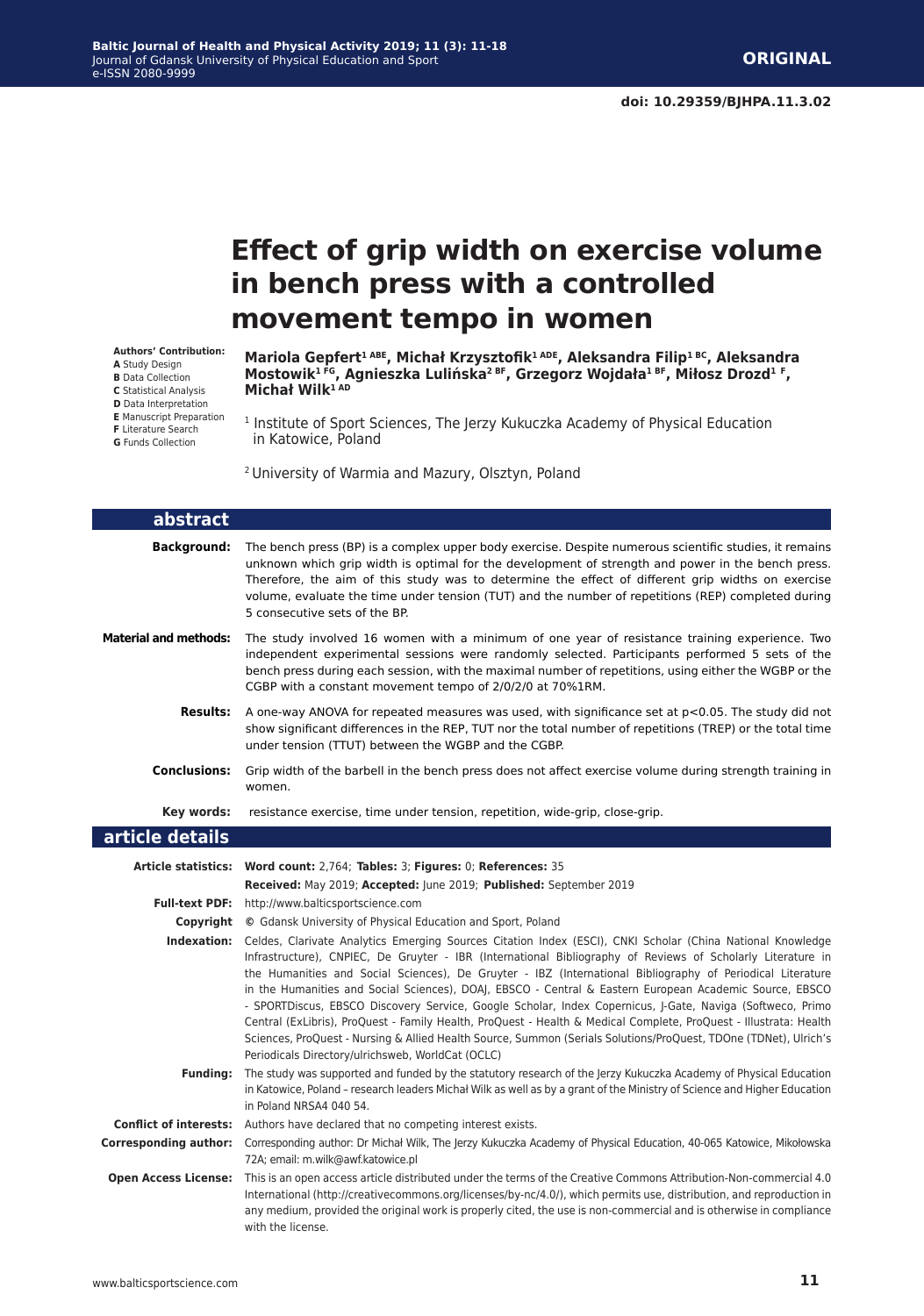### **introduction**

The bench press (BP) belongs to the leading exercises used to improve strength and power of the upper body muscle groups. The BP technique should reflect the specific demands of a sports discipline. There are various technical options for the BP depending on the width of the grip on the bar. The most commonly used grip width ranges from 165 to 200% of the biacromial distance (BAD) and is referred to as the classic bench press [1]. In addition to the classic BP, many authors have also analyzed the effectiveness of the use of the close grip (CGBP) and wide grip (WGBP) during the BP. In the WGBP, the distance between the inner parts of the hands is up to 81 cm [2], whereas in the CGBP, the grip width ranges from 95 to 130% of the BAD [3]. Changing the grip width in the BP has an effect on forces and power generated, the range of motion as well as muscle activity [4]. The WGBP is characterized by a smaller range of motion and lower peak heights [5,6] compared to the CGBP. Furthermore, the WGBP is characterized by higher muscular activity in the clavicular and sternal part of the thorax [7], which promotes hypertrophy, especially in the area of the pectoralis major muscle [7–9]. The CGBP is characterized by an increased range of motion in the elbow joint [10], which limits the activation of the sternoclavicular part of the thoracic muscle [7, 9]. However, a study by Barnett et al. [8] did not support this finding. EMG analysis showed a significant increase in the activity of the triceps muscle during the CGBP [7, 8, 11] with its involvement decreasing with increasing barbell grip width [8]. The opposite situation applies to the biceps brachii, which shows lower activity during the CGBP [2]. Furthermore, the BP has a different effect on the patterns of muscle activity in women and men. The most important difference concerns the triceps muscle (long head), whose activity significantly increases only in men [12]. Another important factor differentiating between the effects of using different variants of BP grip width is the level of maximum strength. Saeterbakken et al. [2] reported a significantly higher level of maximum strength during the WGBP compared to the CGBP  $(132.7 \pm 17 \text{ vs. } 119.2 \pm 16.6 \text{ kg})$ . The greatest 1-RM was recorded using a grip width of 200% BAD [1], whereas the lowest one was found for the CGBP [3]. However, it should be noted that the level of maximum strength was not only affected by the grip width, but also by the movement tempo at which individual repetitions were performed [13, 14]. Changes in the movement tempo and, consequently, the velocities in particular phases of the movement can influence the exercise volume, the level of maximum strength, power, and hypertrophy [13–19]. The movement tempo depends on the value of the external load used (%1RM), with an increase in the load leading to the decline in the maximal movement speed in the concentric phase [20] or on the conscious control of individual movement cadences. A faster movement tempo leads to an increase in the muscle power generated [19] and the maximal REP performed until muscle failure [14]. By contrast, a slow movement tempo increases the metabolic response induced by resistance training [18, 21], decreases muscle power [22– 24] and decreases the maximum number of repetitions performed in a set. The slow movement tempo is beneficial to the development of muscle hypertrophy [22, 25, 26, 27]. The movement tempo affects exercise volume determined by both the REP performed and time under tension (TUT) in sets [15, 16].

Although many scientific studies have analyzed differences in the effectiveness of strength training using the WGBP and the CGBP, none of them included an analysis of the maximum REP performed and the value of TUT using a controlled movement tempo. Furthermore, studies have failed to establish the differences between grip widths in the bench press during strength training in groups of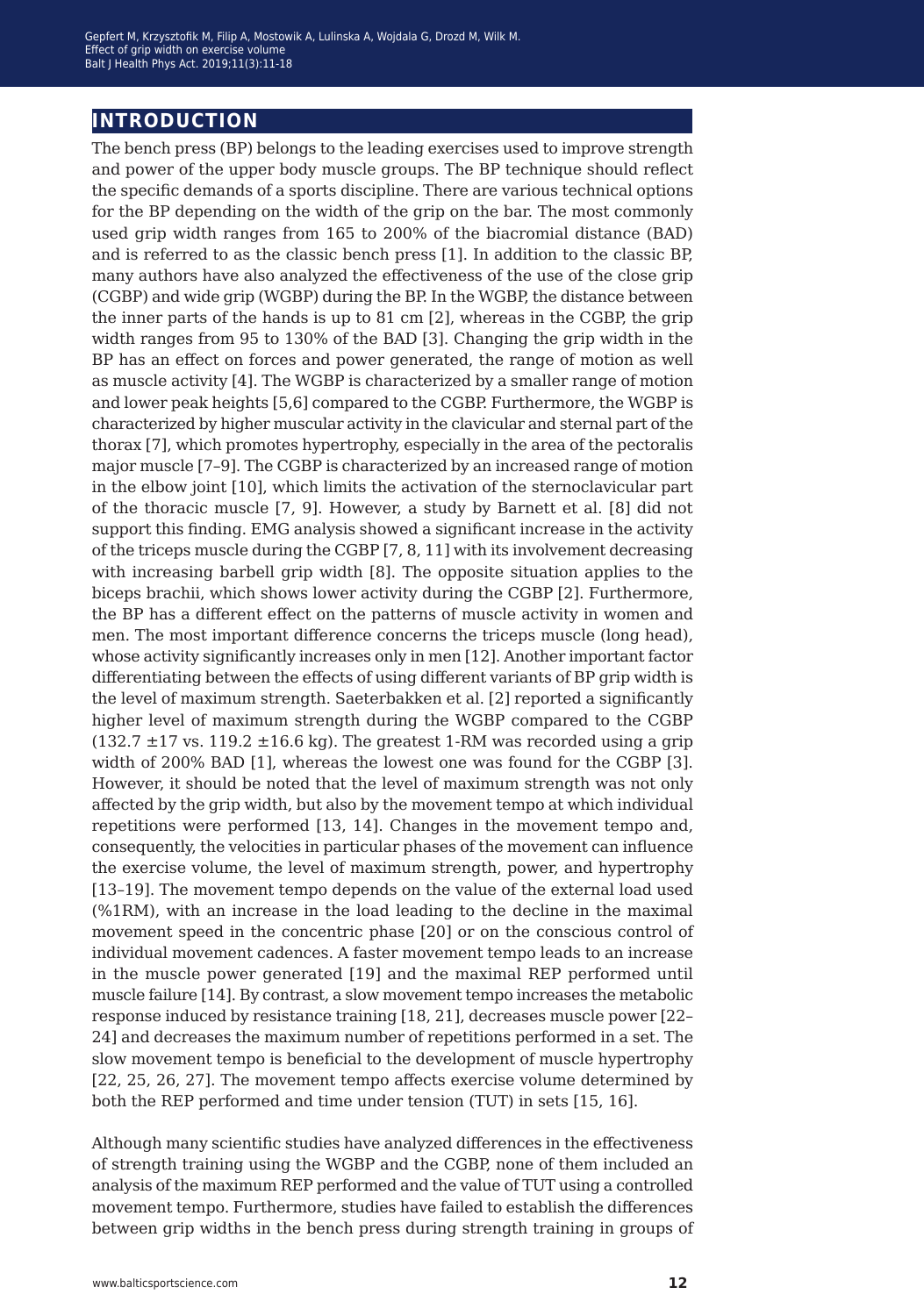women. Therefore, the main aim of this study was to verify the effect of different grip widths used during the BP on the training volume determined by TUT and the REP, using a controlled movement tempo.

#### **material and methods**

All testing was performed in the Strength and Power Laboratory at the Jerzy Kukuczka Academy of Physical Education in Katowice. The experiment was performed following a randomized crossover design, where each participant performed a familiarization session including a 1-RM test and two different testing protocols 3–4 days apart. Participants performed the WGBP 2/0/2/0 and the CGBP 2/0/2/0. During each experimental session, participants completed five sets using 70% 1RM with 3-min rest intervals in-between. The following variables were analyzed during each test: the maximal number of repetitions (REP) in every set, the total number of repetitions (TREP) performed in 5 series, maximal time under tension in every set, and total time under tension (TTUT) in 5 series. Participants were required to refrain from resistance training 48 hours prior to each experimental session, were familiarized with the protocol as well as the potential benefits and risks of testing, and provided written informed consent to participate in the study.

#### **study participants**

Sixteen (16) healthy strength trained woman (age =  $23.1 \pm 2.3$  years, body mass =  $54.5 \pm 3.3$  kg, 1-RM in the CGBP =  $50.5$  kg  $\pm 6.1$ ; 1-RM in the WGBP  $= 48.5 \pm 3.5$  kg; data presented as mean  $\pm$  standard deviation [SD]) with a minimum one year of strength training experience  $(1.7 \pm 0.73 \text{ years})$ ; mean  $\pm$ standard deviation [SD]) volunteered for the study. All participants were over 18 years old. The participants were allowed to withdraw from the experiment at any moment and were free of any pathologies or injuries. The study protocol was approved by the Bioethics Committee for Scientific Research at the Academy of Physical Education in Katowice, Poland, according to the ethical standards outlined in the Declaration of Helsinki, 1983.

#### **procedures**

#### *1-RM WGBP and CGBP Strength Testing*

Participants arrived at the laboratory in the morning between 09:00 and 11:00, and first they cycled on an ergometer for 5 minutes at an intensity that resulted in a heart rate of around 130 bpm. Then they performed a general upper body warm-up that consisted of 10 body weight pull ups and 15 body weight push-ups. Next, participants performed 15, 10, and 5 BP repetitions using 20 kg, 45%, 55%, and 65% of their estimated 1-RM, respectively. The strength test with the WGBP was performed first. To complete the WGBP, participants laid on a flat bench with their feet on the floor, and their head, shoulders and buttocks flat to the bench. Hand placement on the barbell in the WGBP required from participants to position the forefinger within the 81-cm mark on a standard powerlifting IPF bar. Participants then executed single repetitions using a volitional cadence with a 3 min rest interval between successful trials. The load for each subsequent attempt was increased by 2.5 kg until failure. No more than five attempts were needed before the 1-RM was reached for all participants in this study. After a 10-min recovery period, participants completed the CGBP [3, 28]. The position of the body and constraints that determined a successful lift were the same as for the WGBP, except for the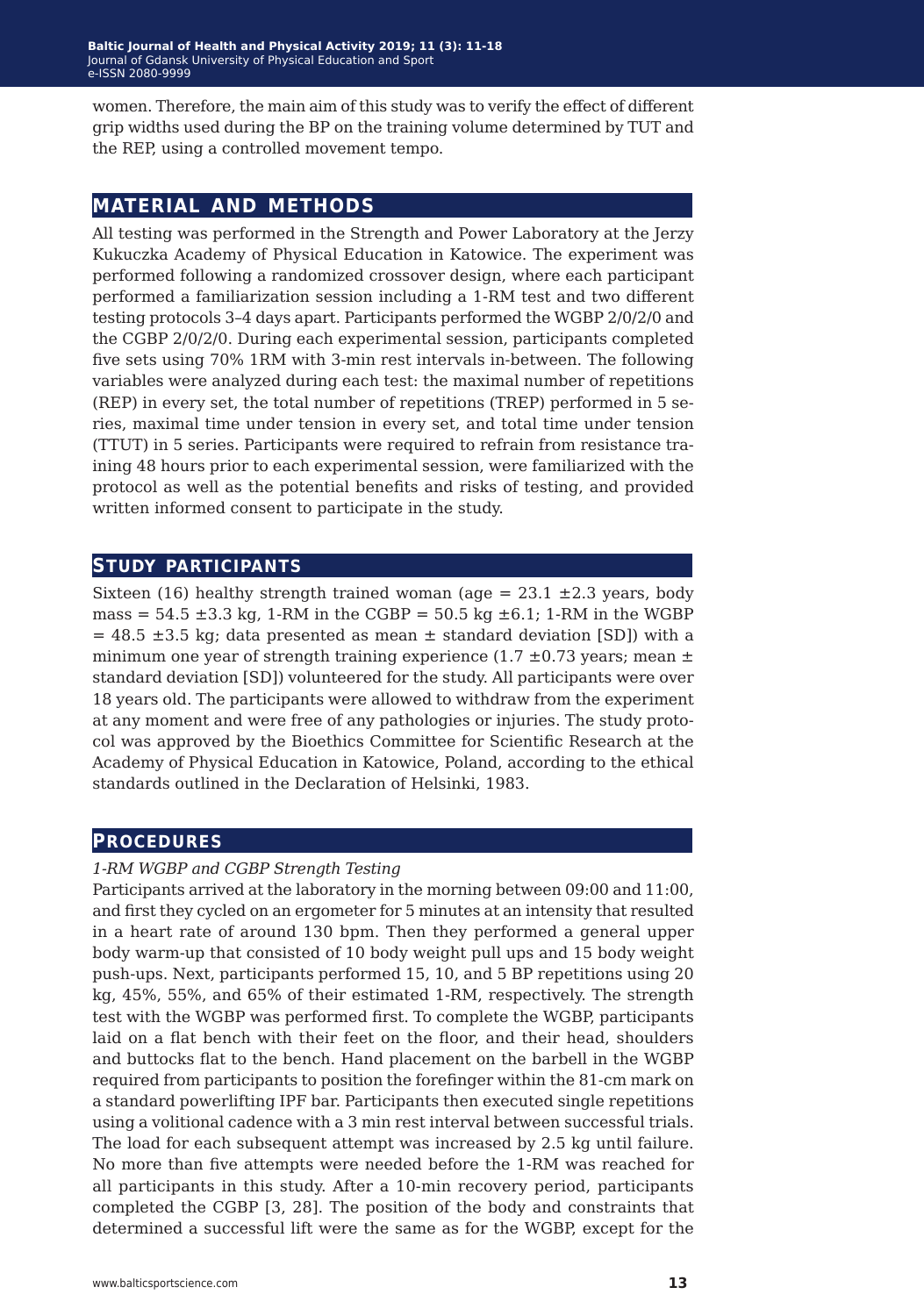grip width that differed. The grip width adopted for the CGBP was 95% of BAD [1,3,28] and the hands were shoulder width apart. The grip width was marked on the barbell with athletic tape, and a pronated grip was again utilized. Following the established procedures [3], the warm-up for the second strength test included 3–5 repetitions at 85% of the participants' estimated 1-RM, and then one repetition at 90% 1RM. Next, participants made their first 1-RM attempt following a 3-min recovery period, and this process continued until the 1-RM was reached. For both the WGBP and the CGBP, absolute strength was considered the maximum load lifted. An IPF Eleiko bar and weight plates (Eleiko, Sport AB Sweden) were used for both the WGBP and the CGBP.

#### **experimental sessions**

The general and specific warm-up for the experimental sessions was identical to that used during the familiarization session. After the warm up, participants performed 5 consecutive sets of the bench press with a determined grip width (WGBP or CGBP) and a specified tempo 2/0/2/0 at 70%1RM with a metronome guided movement cadence in the eccentric and concentric phase (Korg MA-30, Korg, Melville, New York, USA). The experimental set was performed to failure. All repetitions were completed without bouncing the barbell off the chest, without intentionally pausing at the transition between the eccentric and concentric phases, and without raising the lower back off the bench. The intervals between subsequent stages of the experiment were 3–4 days. The time under tension and the number of repetitions were measured and recorded by a camera (Sony FDR-AX53).

#### **statistical analysis**

Age, body mass and body composition, as well as TUT, REP, TTUT, TREP variables were expressed as mean ±SD. Before using the parametric test, the assumption of normality was verified using the Kolmogorov-Smirnov test. A one-way ANOVA for repeated measures was used, with significance set at p < 0.05. When appropriate, the Bonferroni post hoc test was used to compare selected data. The remaining analyses were performed using STATISTICA (StatSoft, Inc., Tulsa OK Oklahoma, USA, 2018 – version 12).

#### **results**

No significant differences were observed in the level of maximum strength between the WGBP and the CGBP (Tab. 1) Furthermore, no significant differences were found in TUT between the WGBP and the CGBP in any set of the bench press (BPs1-BPs5) nor in TTUT (Tab. 2). There were no significant differences in the number of repetitions performed in every set (BPs1-BPs5) nor in TREP (Tab. 3).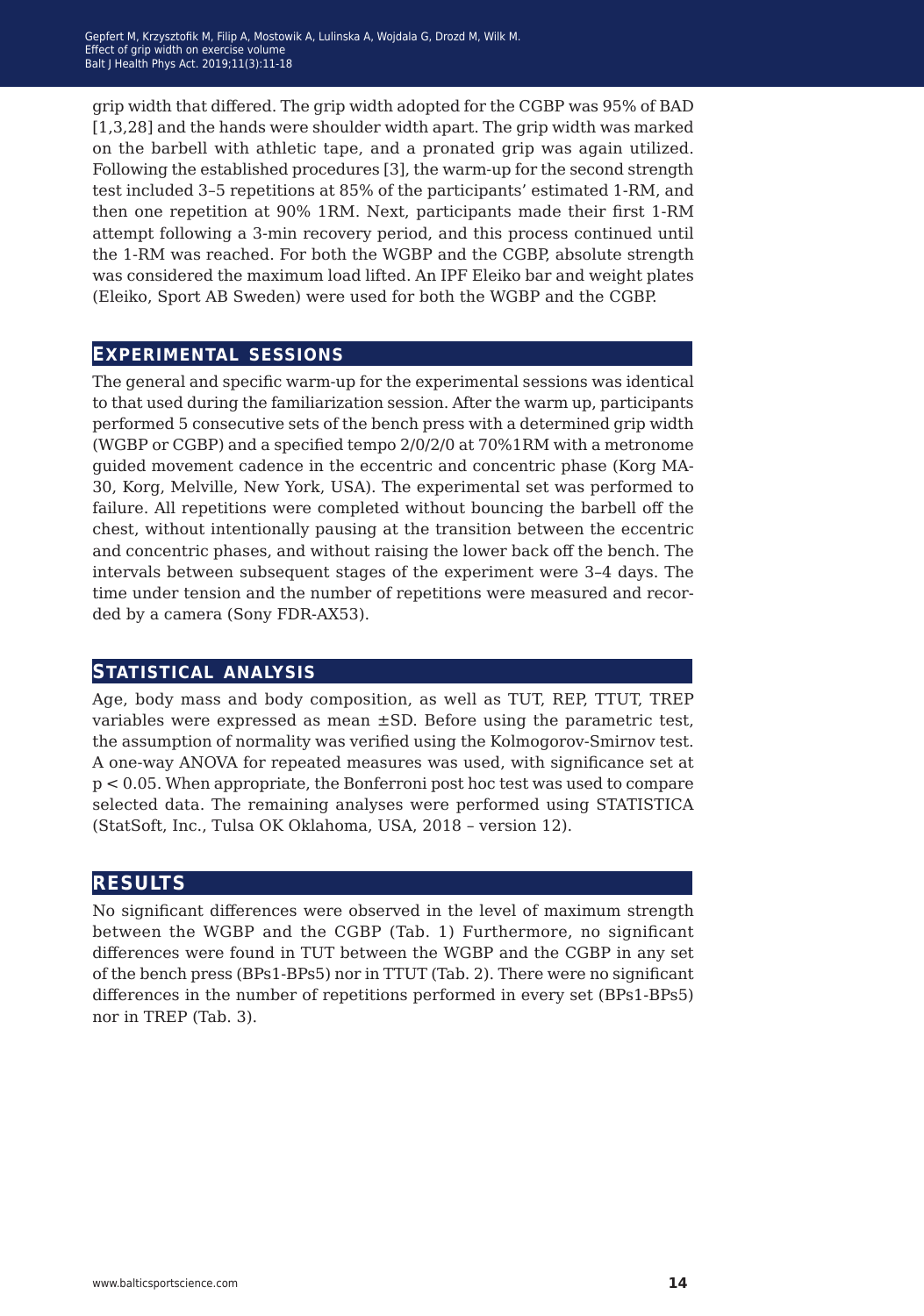| Table 1. Level of 1-RM in the WGBP and the CGBP |
|-------------------------------------------------|
|-------------------------------------------------|

| 1-RM WGBP (kg) | 1-RM CGBP (kg) |
|----------------|----------------|
| $48.5 \pm 5.5$ | $50.5 \pm 6.1$ |

| Table 2. Mean value of time under tension in the WGBP and the CGBP |  |
|--------------------------------------------------------------------|--|
|--------------------------------------------------------------------|--|

| Set                 | Time under Tension (s) |                 |
|---------------------|------------------------|-----------------|
|                     | WGBP                   | <b>CGBP</b>     |
| $BP_{s1}$           | $57.3 \pm 32$          | $52.6 \pm 35$   |
| BP <sub>s2</sub>    | $49.5 \pm 28$          | $46.0 \pm 26$   |
| BP <sub>s3</sub>    | $41.6 \pm 23$          | $37.8 \pm 20$   |
| BP <sub>s4</sub>    | $37.6 \pm 22$          | $33.7 + 24$     |
| $BP_{s5}$           | $32.3 \pm 26$          | $28.3 \pm 24$   |
| Total BP.<br>set1-5 | $218.35 \pm 24$        | $197.19 \pm 28$ |

Table 3. Mean value of the number of repetitions performed in the WGBP and the CGBP

| Set                 | Number of repetitions (n) |                |  |
|---------------------|---------------------------|----------------|--|
|                     | WGBP                      | <b>CGBP</b>    |  |
| $BP_{s1}$           | $14.30 \pm 82$            | $13.11 \pm 73$ |  |
| BP <sub>s2</sub>    | $12.50 \pm 51$            | $11.42 \pm 44$ |  |
| BP <sub>s3</sub>    | $10.46 \pm 46$            | $9.38 \pm 43$  |  |
| BP <sub>s4</sub>    | $9.30 \pm 35$             | $8.38 \pm 42$  |  |
| $BP_{s5}$           | $8.00 \pm 36$             | $7.07 \pm 31$  |  |
| Total $BP_{set1-5}$ | $54 \pm 62$               | $49 + 52$      |  |

#### **discussion**

The study showed that grip width in the bench press did not have an effect on exercise volume both in terms of the number of repetitions performed and the time under tension. This finding is surprising and inconsistent with previous research, with significant differences between the CGBP and the WGBP in the level of maximal strength and power, range of movement and the level of muscle activity [5, 6]. Saeterbakken et al. [2] demonstrated a significantly higher level of 1-RM for the WGBP compared to the CGBP (132.7 ±17 kg vs. 119.2  $\pm$ 16.6 kg). The highest level of 1-RM occurs for a grip width of 200% of the BAD [1]. By contrast, the lowest level of 1-RM occurs for the CGBP [1, 2, 4, 5, 6, 28]. However, this study did not show any significant differences in the level of 1-RM between the WGBP and the CGBP (48.5  $\pm$  5.5 kg vs. 50.5  $\pm$ 6.1 kg), which is inconsistent with previous studies [1, 2, 28]. Furthermore, a tendency for higher levels of 1-RM in the CGBP was demonstrated compared to the WGBP (Tab. 1). A lack of significant differences in the level of 1-RM between the WGBP and the CGBP may be the reason for a lack of significant differences in the exercise volume in both the REP and TUT. Differences between the CGBP and the WGBP described in previous studies concerned not only the level of 1-RM, but also differences in the area and the level of muscle activity. Changing the grip width during the BP led to changes in the pattern of muscle activity [7]. Previous studies showed that the WGBP significantly activates the greater pectoralis muscle [9], while the CGBP activates the triceps brachii muscle [7, 8, 11]. According to Gomo and Van den Tillar [29], the CGBP reduces the activation of the sterno-clavicular part of the pectoralis [7]. This was not confirmed by Barnett et al. [8], who showed higher activation in the collarbone part of the pectoralis muscle during the CGBP. However, these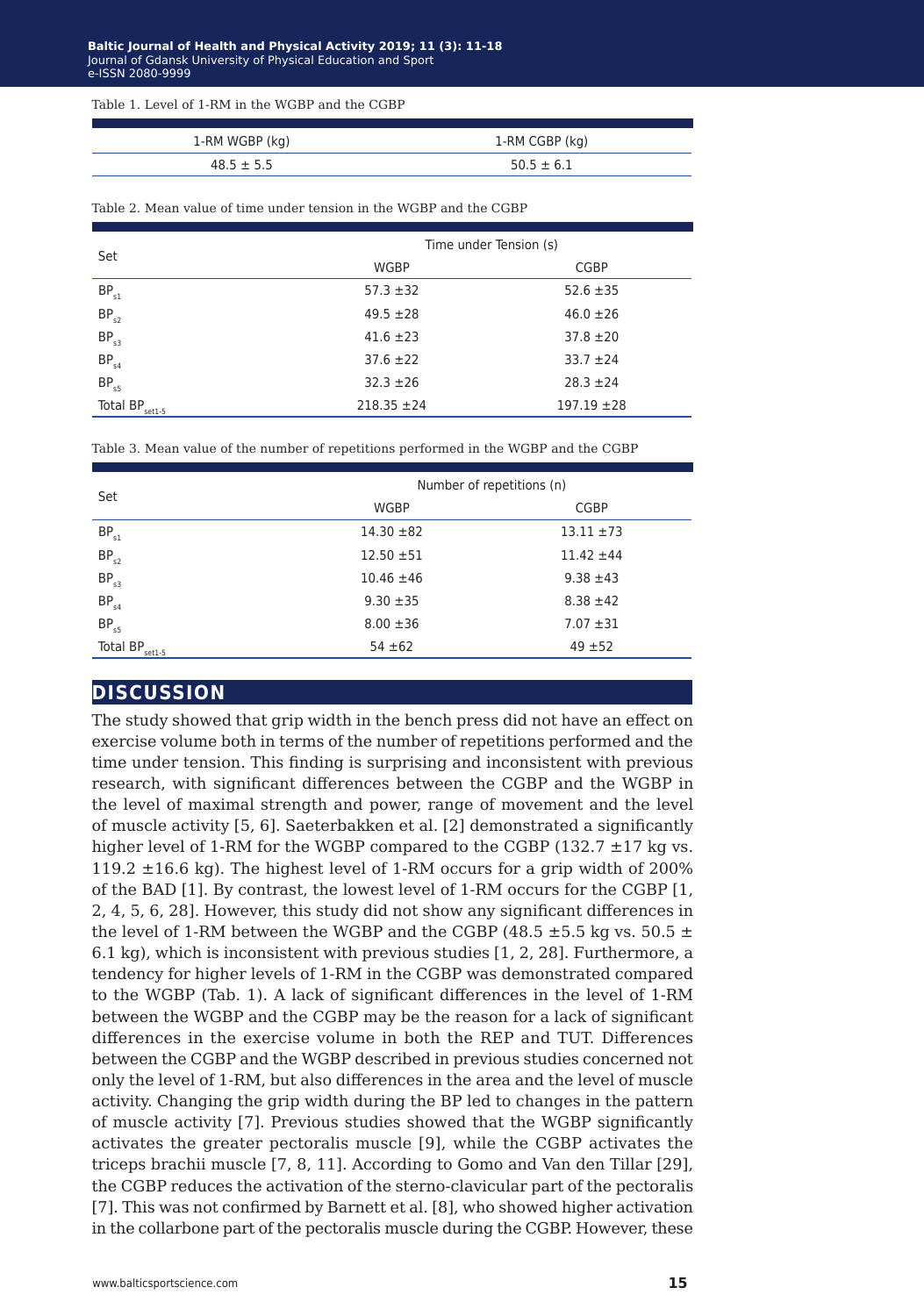changes in muscle activity between the WGBP and the CGBP probably do not lead to changes in the level of muscle strength and the maximum volume of exercise, which was confirmed in our study.

Other important factors determining the lack of significant differences between the WGBP and the CGBP are sports level and sex [7,8,9]. Previous scientific studies that analyzed the effects of the width of the barbell grip mainly concerned men or mixed groups. There are no data on the impact of the grip width during the BP in female populations. Physiological differences [30,31] and differences in the patterns of muscle activity during the BP [12] occurring between women and men can be important factors affecting test results. A study by Golas et al. [12] showed that during the BP, an increase in the external load from 55 to 100%1RM in the group of women increased the activity of the deltoid muscle by 67.8% and the pectoralis muscle by 46.2%. In the male group, the increase in the external load increased the activity of the deltoid muscle by 74.6%, and the activity of the pectoralis major by 27.1%. The largest difference in muscle activity during the BP occurred in the head of the long triceps muscle of the arm, as the activity increased by 73.7% in men, yet only by 36.4% in women. The shoulder muscle was activated to the greatest extent in women [12], which may determine the level of muscle strength. Changing the grip width does not cause significant changes in the activity of the deltoid muscle, which may explain similar levels of 1-RM between the CGBP and the WGBP in the group of women. Another factor that justifies the lack of significant differences in exercise volume depending on the used grip width is training experience. The study participants declared that the grip they used in their previous BP training was closer to the CGBP than the WGBP. The use of grip width of 81 cm in the WGBP could cause difficulties in following such a movement pattern. It can be stated that to some extent, the WGBP was a 'new technique' to the participant. This may also be confirmed by the fact that some of the participants reported discomfort within the shoulder joint during the WGBP.

Somatic and physiological differences between women and men can significantly affect the values of TUT and the REP. Research by Wilk et al. [15] conducted in the group of men (BP; 70%1RM; tempo 2/0/2/0) showed that TTUT obtained during the 5 BP sets amounted to  $124.65 \pm 33$  s. Although the testing procedure used in the present study was consistent with the procedure of Wilk et al. [15], significantly higher values were observed for both TUT and TTUT. Total muscle failure after the completion of the 5 BP sets in the group of women occurred significantly later in both the WGBP (218.35  $\pm$ 24 s) and the CGBP (197.19 ±28 s). The exercise volume expressed by the REP was also higher in the group of women and was  $54 \pm 6$  and  $49 \pm 5$  REP for the WGBP and the CGBP, respectively (Tab. 3), while in the group of men, this level was only  $28 \pm 7$  REP [15]. Differences in the maximum value of TUT and REP between the group of men and women have a physiological basis. Women have more type I muscle fibers [32], which are characterized by a low value of muscle contraction force, higher oxygen metabolism and higher resistance to exercise fatigue, which is associated with the ability to perform a higher number of repetitions in a set [33, 34], especially when using the external load below 80%1RM. On the other hand, men have the advantage of the amount of type II fibers, which are susceptible to hypertrophy due to the large number of myofibrils along with the greater muscle contraction force, and generate significantly higher power, yet their resistance to fatigue is lower [35]. With such physiological differences between women and men and their effect on the exercise capacity,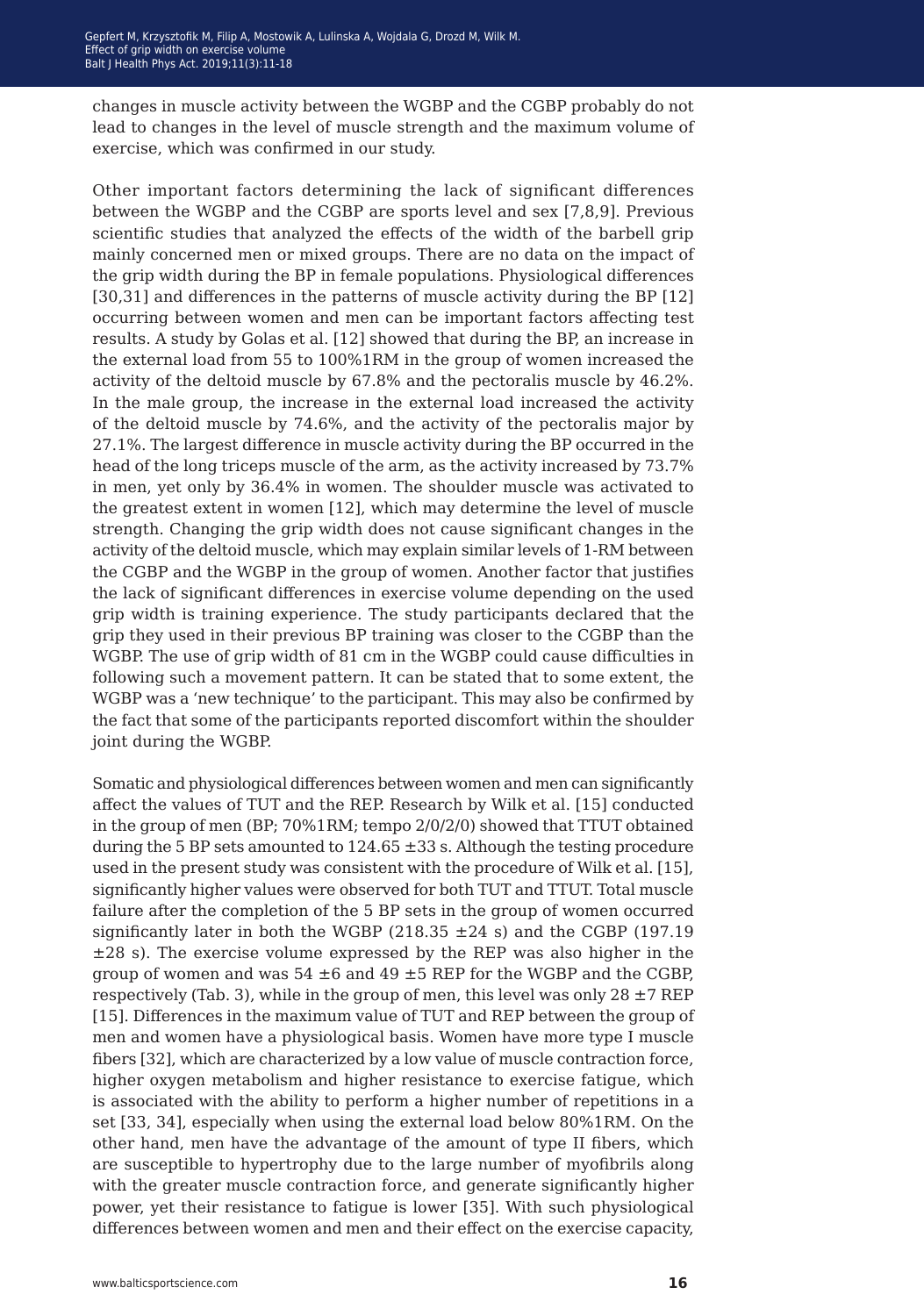combining or comparing data from the results of studies of women and men can be methodologically questioned. To the authors' knowledge, no previous study has analyzed the influence of the width of the barbell grip in the CGBP and the WGBP solely in a group of women. Therefore, the results of the tests are difficult to compare with previous studies.

#### **conclusions**

The present study did not show any significant differences in training volume determined by the values of TUT and the REP between the WGBP and the CGBP in strength trained women. Furthermore, the grip width in the BP (WGBP vs. CGBP) did not affect the value of 1-RM. Higher values of TUT, TTUT, REP and TREP were observed in women as factors determining exercise capacity and planning of the training process. Further tests need to be performed independently in female populations.

#### **references**

- [1] Wagner LL, Evans SA, Weir JP, Housh TJ, Johnson GO. The effect of grip width on bench press performance. ISBS. 1992;8:1-10. <https://doi.org/10.1123/ijsb.8.1.1>
- [2] Saeterbakken AH, Mo DA, Scott S, Andersen V. The effects of bench press variations in competitive athletes on muscle activity and performance. J Hum Kinet. 2017;57:61-71. [https://doi.org/10.1515/](https://doi.org/10.1515/hukin-2017-0047) [hukin-2017-0047](https://doi.org/10.1515/hukin-2017-0047)
- [3] Lockie RG, Callaghan SJ, Moreno MR, et al. Relationships between mechanical variables in the traditional and close-grip bench press. J Hum Kinet. 2017;60:19-28. [https://doi.org/10.1515/](https://doi.org/10.1515/hukin-2017-0109) [hukin-2017-0109](https://doi.org/10.1515/hukin-2017-0109)
- [4] Baechle T, Kelso TB, Barnes K. Teaching techniques #3: The bench press. Strength Cond J. 1989;11:44-49. [https://doi.org/10.1519/0744-0049\(1989\)011<0044:TBP>2.3.CO;2](https://doi.org/10.1519/0744-0049(1989)011<0044:TBP>2.3.CO;2)
- [5] Madsen N, McLaughlin T. Kinematic factors influencing performance and injury risk in the bench press exercise. Med Sci Sports Exerc. 1984;16:376-381. <https://doi.org/10.1249/00005768-198408000-00010>
- [6] McLaughlin TM. Grip spacing and arm position. Powerlifting USA. 1985;8:24.
- [7] Lehman GJ. The influence of grip width and forearm pronation/supination on upper-body myoelectric activity during the flat bench press. J Strength Cond Res. 2005;19:587-591. [https://doi.](https://doi.org/10.1519/00124278-200508000-00017) [org/10.1519/00124278-200508000-00017](https://doi.org/10.1519/00124278-200508000-00017)
- [8] Barnett C, Kippers V, Turner P. Effects of variations of the bench press exercise on the EMG activity of five shoulder muscles. J Strength Cond Res. 1995;9:222-227. [https://doi.org/10.1519/00124278-](https://doi.org/10.1519/00124278-199511000-00003) [199511000-00003](https://doi.org/10.1519/00124278-199511000-00003)
- [9] Clemons JM, Aaron C. Effect of grip width on the myoelectric activity of the prime movers in the bench press. J Strength Cond Res. 1997;11:82-87. <https://doi.org/10.1519/00124278-199705000-00005>
- [10] Rae R, Packard D, Eubank C. Biomechanical analysis: Wide v narrow grip bench press. 1996.
- [11] Maszczyk A, Gołaś A, Czuba A, et al. EMG analysis and modelling of flat bench press using artificial neural networks. S Afric J Res Sport, Phys Edu Rec. 2016;381:91-103.
- [12] Golas A, Maszczyk A, Stastny P, et al. A new approach to EMG analysis of closed-circuit movements such as the flat bench press. Sports. 2018;6. <https://doi.org/10.3390/sports6020027>
- [13] Hunter GR, Seelhorst D, Snyder S. Comparison of metabolic and heart rate responses to super slow vs. traditional resistance training. J Strength Cond Res. 2003;17:76-81. [https://doi.org/10.1519/00124278-](https://doi.org/10.1519/00124278-200302000-00013) [200302000-00013](https://doi.org/10.1519/00124278-200302000-00013)
- [14] Sakamoto A, Sinclair PJ, 2006. Effect movement velocity on the relationship between training load and the number of repetitions of bench press. J Strength Cond Red. 2006;20:523-7. [https://doi.](https://doi.org/10.1519/00124278-200608000-00011) [org/10.1519/00124278-200608000-00011](https://doi.org/10.1519/00124278-200608000-00011)
- [15] Wilk M, Golas A, Stastny P, Nawrocka M, Krzysztofik M, Zajac A. Does tempo of resistance exercise impact training volume? J Hum Kinet. 2018;62:241-50. <https://doi.org/10.2478/hukin-2018-0034>
- [16] Wilk M, Stastny P, Golas A, et al. Physiological responses to different neuromuscular movement task during eccentric bench press. Neuro Endocrinol Lett. 2018;39:101-107.
- [17] Wilk M, Krzysztofik M, Drozd M, Zajac A. Changes of Power Output and Velocity During Successive Sets of the Bench Press with Different Duration of Eccentric Movement. Int J Sports Physiol Perform. 2019;8:1-19. <https://doi.org/10.1123/ijspp.2019-0164>
- [18] Hatfield DL, Kraemer WJ, Häkkinen K, Spreuwenberg LP. Influence of exercise order in a resistancetraining exercise session. J Strength Cond Res. 2006;201:141-4. [https://doi.org/10.1519/00124278-](https://doi.org/10.1519/00124278-200602000-00022) [200602000-00022](https://doi.org/10.1519/00124278-200602000-00022)
- [19] Headley SA, Henry K, Nindl BC, Thompson BA, Kraemer WJ, Jones MT. Effects of lifting tempo on one repetition maximum and hormonal responses to a bench press protocol. J Strength Cond Res. 2011;25:406-413. <https://doi.org/10.1519/JSC.0b013e3181bf053b>
- [20] McArdle WD, Katch FI, Katch VL. Exercise physiology: Nutrition, energy and human performance. 8th ed. Philadelphia: Lippincott Williams & Wilkins; 2015.